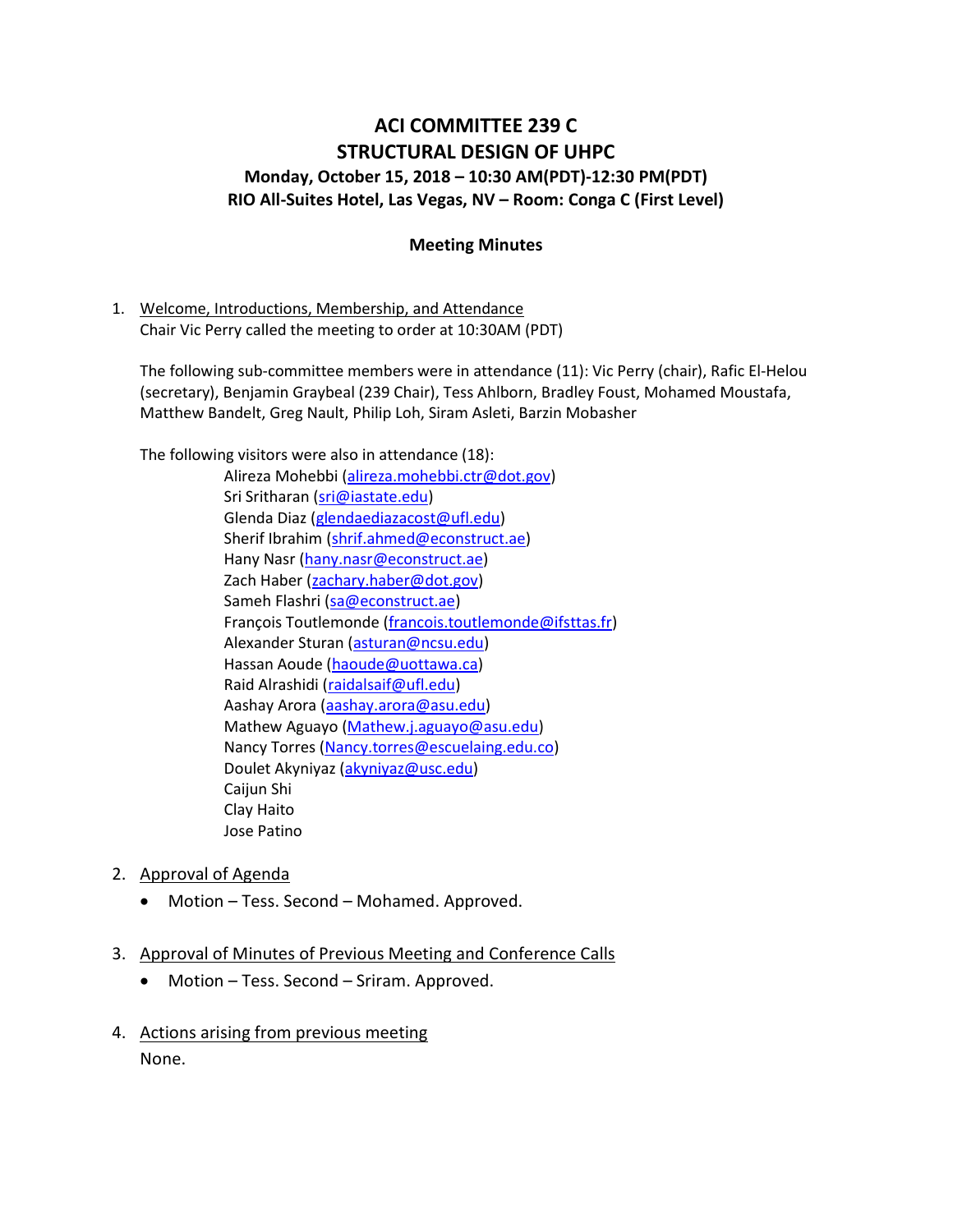# 5. Update on FHWA initiatives – Ben Graybeal

FHWA is developing design guidance for UHPC structural components in coordination with AASHTO CBS T10. The intent it is for the document to be published as an independent AASHTO Guide Spec. The guide will include material and structural design side of UHPC. FHWA is also in pursuing experimental research and analytical work to develop long span girders (Ultra girder 200 to 300 ft long).

### 6. Schedule:

Vic proposed the following schedule for the preparation and publishing of the ETR:

October 15, 2018: ACI Fall Meeting (F2F): Working meeting to review ETR. November 30, 2018: Issue ETR for review & comments from Sub-Committee December 20, 2018: Sub-Committee comments to be submitted. January 31, 2019: Response to sub-committee comments by chapter authors. February 15, 2019: Ballot ETR at Sub-Committee Level March 15, 2019: Ballot closed. March 25, 2019: ACI Spring Meetings - Review and resolve sub-Committee Ballot Comments. April 15, 2019: Second Ballot to Sub-committee. May 15, 2019: Ballot closed. June 15, 2019: Resolution of outstanding negative comments from second ballot. July 15, 2019: Ballot to Main Committee. August 15, 2019: Ballot closed. October 21, 2019: ACI Fall Meetings - Review and resolve Main Committee Ballot Comments. November 15, 2019: Final Ballot of Main Committee January 15, 2020: Submit ETR to TAC March 30, 2020: ACI Spring Meetings - Review and resolve TAC's comments. June 30, 2020: ETR Ready to Publish.

Vic – The goals of this meeting are (1) Go over a high level review of the ETR section by section to decide on content, and (2) Identify details needed to complete the ETR then Vic will complete the editing by Feb 15, 2019.

Ben – An ETR is an early committee report and should be a short document that speaks generally to the topic. We are at 70 pages and the report is diving too deep into the details and some things needs to be revised and removed to meet the Feb 15 deadline.

Tess – Highlighted that the committee can make the document as a report rather than an ETR. If the committee still wants to produce an ETR then information then the size of the document needs to be reduced.